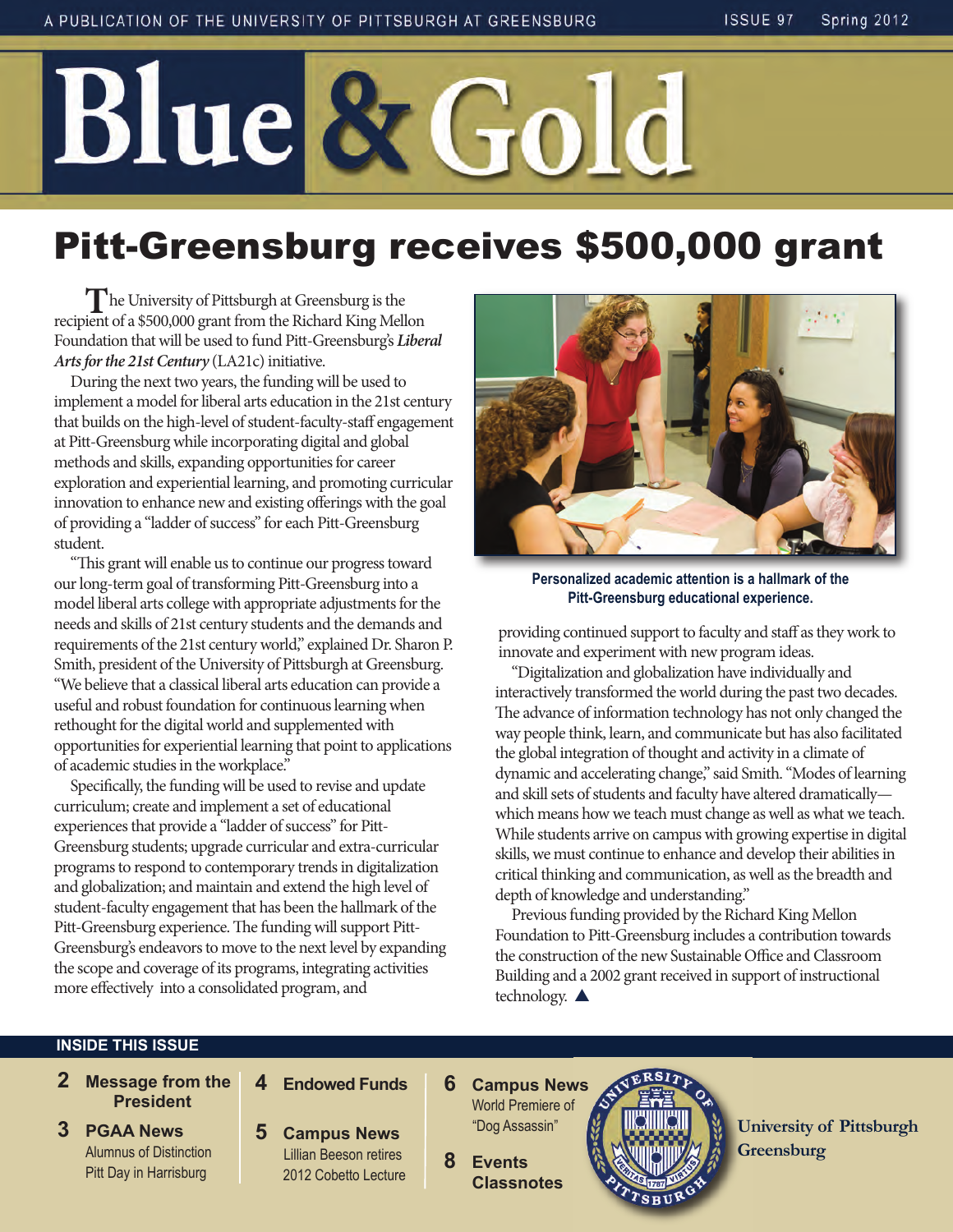Message

**The University of Pittsburgh at Greensburg** is poised to move into a new era and new endeavors. As such, the campus is faced with both challenges and opportunities—that if met—would position Pitt-Greensburg as a model campus that is expanding its foundational strengths while incorporating new programs and state-of-the-art technologies into the academic experiences of its students.



The recently awarded \$500,000 grant from the

Richard King Mellon Foundation will allow us to continue moving forward with our *Liberal Arts for the 21st Century* initiative. At the core of this initiative is one of Pitt-Greensburg's key strengths: the strong academic relationship among students, faculty, and staff that is a major component of the Pitt-Greensburg experience.

As a campus, we believe in the value of a classical liberal arts education because it develops the critical thinking skills as well as the depth and breadth of knowledge necessary for life-long learning. We also believe that information literacy, as described by Jeremy Shapiro and Shelley Hughes in their article for *Educom Review*(March/April 1996), should also be seen as "a new liberal art that extends from knowing how to use computers and access information to critical reflection on the nature of information itself . . . ."

The R.K. Mellon grant provides a firm foundation on which to build our *Liberal Arts for the 21st Century* initiative. But we can't stop there. In addition to seeking additional funding from other foundations and corporations to support this endeavor, we are seeking the support of our alumni and friends.

This support can take many forms, including a visit to campus to participate in the many activities, events, and programs that are free and open to the public. This semester, the Joan Chambers Concert Series will feature the acclaimed pianist Elizabeth Tomlin in February followed by Pitt's own renowned Heinz Chapel Choir that will perform in April.

Another way to support your *Alma Mater* and its endeavors is to participate in this year's Pitt Day in Harrisburg. Join us for the bus trip to Harrisburg and share your thoughts on why publicly-assisted education is important to the economic well-being of the Commonwealth of Pennsylvania.

Hail to Pitt!

Sharon P. Smith

Sharon P. Smith, PhD President

#### University of Pittsburgh at Greensburg

Blue & Gold is published by the Office of University Relations and Institutional Advancement.

> 150 Finoli Drive, Lynch Hall 203 Greensburg, PA 15601 724-836-7497

upgmedia@pitt.edu www.greensburg.pitt.edu

#### Advisory Board

Laura Wagner Aftosmis Gary A. Amelio, Esq. David G. Assard Barbara J. Christner, Esq. Hon. John J. Driscoll David M. Hanna H. Phipps Hoffstot III Michael D. Jones, Esq. Michael T. Lordi, Esq. Paul G. Nickoloff Bernard North Anthony M. Perricelli

Spring 2012 Hon. Debra A. Pezze Robert J. Rogalski, Esq. Stephen M. Ryan Jr. Clarence B. Smail Jack D. Smith, MD Louis T. Steiner Michael J. Stewart, Esq. A. David Tilstone (Chair) Ernest E. Vallozzi Daniel Wukich Thomas M. Yarabinetz

Robert H. Davis Jack H. Millstein Jr. Joseph V. Morford Jr. Emeritus William A. Roach John A. Robertshaw Jr. Louis A. Steiner

Ex-Officio

Paul Adams, PhD Michael Bellotti Jr. Brandi S. Darr

Frank Spoto Jr., Esq. Frank D. Wilson, PhD

President's Cabinet Sharon P. Smith, PhD President

Joyce E. Bucchi Director, Human Resources

Rick A. Fogle Dean of Student Services

Susan M. Isola Director, Media Relations

J. Wesley Jamison, PhD Vice President for Academic Affairs

Jodi B. Kraisinger Director, University Relations and Institutional Advancement

William E. Martin Director, Computing Services and Telecommunications

> Carl A. Rossman Vice President for Administrative Affairs

Photo credits: University of Pittsburgh at Greensburg

The *Blue & Gold* is published for alumni and friends of the University of Pittsburgh at Greensburg. Questions and comments should be directed to the Office of University Relations and Institutional Advancement.

The University of Pittsburgh at Greensburg is an affirmative action, equal opportunity institution.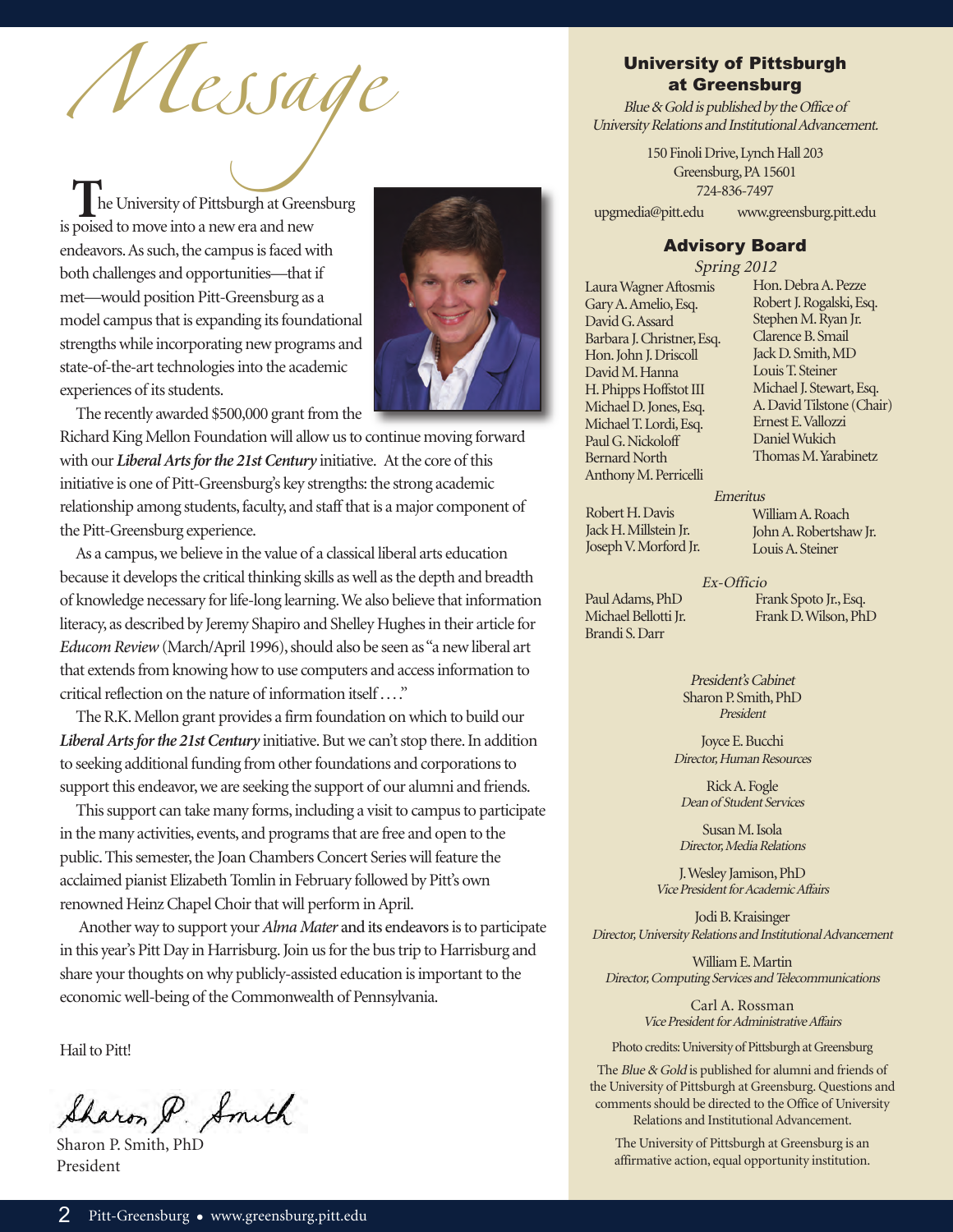#### *Alumnus of Distinction:* Rob Oliver '97 making a difference in the lives of others

**T**he Pitt-Greensburg Alumni Association (PGAA) has named Rob Oliver '97, from White Oak, PA, as its 2012 Alumnus of Distinction.

The PGAA Alumnus of Distinction award recognizes excellence among alumni at the University of Pittsburgh at Greensburg based on outstanding level of professional achievements, service to the community, service to the University of Pittsburgh, special recognition or honors, and other special efforts or success. A certificate



will be presented to Oliver at the 2012 Commencement ceremony, set for Saturday, April 28.

"We are elated to be able to honor Rob with this award," says Frank M. Spoto, Jr., Esq. UPG '99, '03 LAW, president of the PGAA. "Rob's passion and drive to help those around him achieve their everyday goals in life is the primary reason why he stood out among our outstanding nominees this year."

Oliver works for the Disability Rights Network as an advocacy specialist. He also is a motivational speaker and author. His autobiography, entitled Still Walking, shares his experiences of living with a disability as well as the important lessons he's learned along the way.

"I am extremely honored to receive this award," says Oliver. "It serves as recognition of the value of my work following graduation. I am humbled as well. Although my disability has provided challenges along the way, my goal has been to live life to the fullest. The only thing I have done is what everyone should do, don't focus on what we can't do, but make the most of the abilities we have."

Oliver was paralyzed from the chest down during a body surfing accident in North Carolina when he was 21 years old. After the accident, he went on to obtain his bachelor's degree in psychology from the University of Pittsburgh at Greensburg and his master's degree in psychology from Duquesne University. He and his wife Becky (Clark) Oliver '94 are the parents of 10-year-old triplets Chloe, Lauren, and Josh.

His advocacy work with individuals provides people with protection from abuse and neglect, access to services and the opportunity to make their own choices. Additionally, his work also allows him to advocate for systems change, mostly focusing on the services provided by the State of Pennsylvania for people with disabilities. With the current budget situation, it is imperative to understand the implication of budget cuts and how those cuts are affecting the lives of real people. The third way he is changing other people's lives is through his speaking and book. The core message of his presentation is that everybody has problems.

"Our success in life is determined by whether we let those problems define us or we, instead, put our energy into doing what we can and focusing on the positive," he notes.

During the past year Oliver has provided motivational presentations pro bono to more than 24 local Rotary clubs.

His service to the community reaches further, though. In 1999, Oliver was appointed to the Community Living Advisory Committee by the Secretary of the Department of Health and Human Services. His role on this committee was to provide meaningful input to the Department of Public Welfare, the Department of Aging and the Office on Long-Term Living as they created policies, procedures, and programs serving ndividuals with disabilities across the Commonwealth.

He also has trained the staff and the participants of several organizations including the Three Rivers Center for Independent Living, Mental Health America, and Pennsylvania Advocacy Resources to strengthen their advocacy as an organization and as individuals. Until recently, he served on the board of directors for United Cerebral Palsy of Pittsburgh, one of the premier service organizations in Western Pennsylvania, and the Tommy Wilson Exceptional Student Foundation, which funds educational supports for students with special needs.  $\blacktriangle$ 

## Upcoming PGAA Events

**Join us for Pitt Day in Harrisburg**



**Members of the Pitt-Greensburg group visited with State Representative Mike Reese (center) during the 2011 Pitt Day in Harrisburg.**

**M**embers of the University of Pittsburgh at Greensburg community will again participate in Pitt Day in Harrisburg, scheduled for Tuesday, March 13. This event allows representatives from all of the Pitt campuses to speak with members of the General Assembly and provide a first-hand perspective of the challenges and changes facing Pitt Students.

The PGAA will sponsor a bus to Harrisburg that will depart from campus. Watch the Alumni E-Newsletter, the Pitt-Greensburg Official Alumni Page, and www.greensburg.pitt.edu for information about how to participate and other activities being planned. Or contact the Alumni Relations Office at 724-836-7496 or upgalum@pitt.edu to find out how you can participate.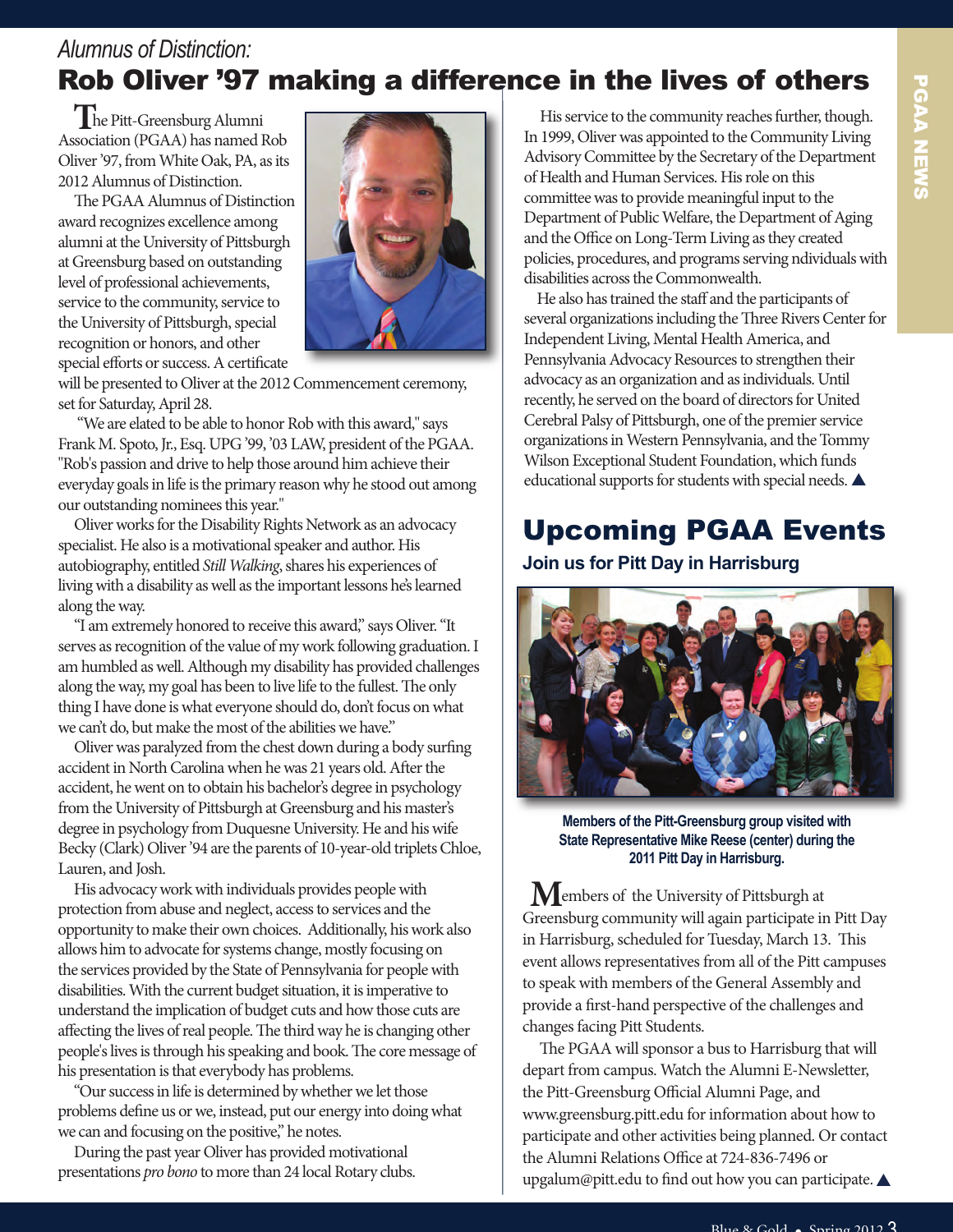### *Endowed Funds:* Making a difference now and in the future

**T**he University of Pittsburgh at Greensburg aspires to become a model campus for a liberal arts education in the 21st century. In order to effectively meet the challenges facing it, Pitt-Greensburg is working to develop vigorous, ongoing funding sources.

One way to address these future challenges is through endowment programs. By building up these funds, the financial stability of the University of Pittsburgh at Greensburg is increased, and a stream of dependable income is established. The principal of these funds remains intact. Only the income, or a portion of the income, is used to meet ongoing needs. The funds last indefinitely and provide ongoing resources to



Pitt-Greensburg.

For instance, Dr. George F. Chambers, president emeritus of the University of Pittsburgh at Greensburg, was instrumental in establishing several endowed programs on the campus.

In 1998, Dr. Chambers created the Joan Chambers Children's Literature Fund, in honor of his late wife. Income from this endowed fund is used to purchase books, journals, monographs, videos,

special programming, and other materials deemed appropriate for a children's library. Additionally, income is used to advance the study of children's literature through special programs, conferences, lectures, and seminars. Income may also be used to fund special studies and academic inquiries dealing with children's literature and child development.

This endowed fund also has made it possible for Millstein Library to sponsor the annual Children's Literature Conference, now in its 16th year. This one-day conference brings nationally known children's authors and illustrators to campus to share their expertise



with other writers, illustrators, students, and other interested members of the public.

Dr. Chambers' most recent endowment, established the Joan Chambers Concert Series Endowment. This fund provides a music series, essentially of classical and light classical music, for the enjoyment of the Pitt-Greensburg community and the general public.



**Joan Chambers**

The endowment income provides compensation for the performing artists. Included in the criteria for the fund is an annual invitation to the Heinz Chapel Choir, the University of Pittsburgh's signature a cappella choir, to perform as part of the series.

Pitt-Greensburg depends on regular annual giving to meet operational expenses. It also needs to increase its endowment pool to effectively face future uncertainties and opportunities. The greater its endowment income, the better it can fulfill today's mission tomorrow.

In some instances, Pitt-Greensburg's friends shy away from endowments because they consider themselves financially incapable of creating one. And others steer clear because it all seems so complicated. Both concerns are unwarranted. Actually, most anyone can create an endowment through careful planning. And, what's more, doing so is easier than people expect.

Every named endowment bears witness to the person or persons behind the endowment as those who believe in the mission of Pitt-Greensburg. Such testimony

> encourages others to support Pitt-Greensburg. It also passes along a message concerning personal values to family members.

For additional information on endowments or how you can create a lasting legacy, contact Jodi Kraisinger, director of University Relations and Institutional Advancement, at gift2pg@pitt.edu or 724-836-9942. **A** 

#### watch live video of the construction of new Sustainable Office and Classroom (sOC) Building

**Visit www.greensburg.pitt.edu and click on the "Building Construction Live Video" link.**

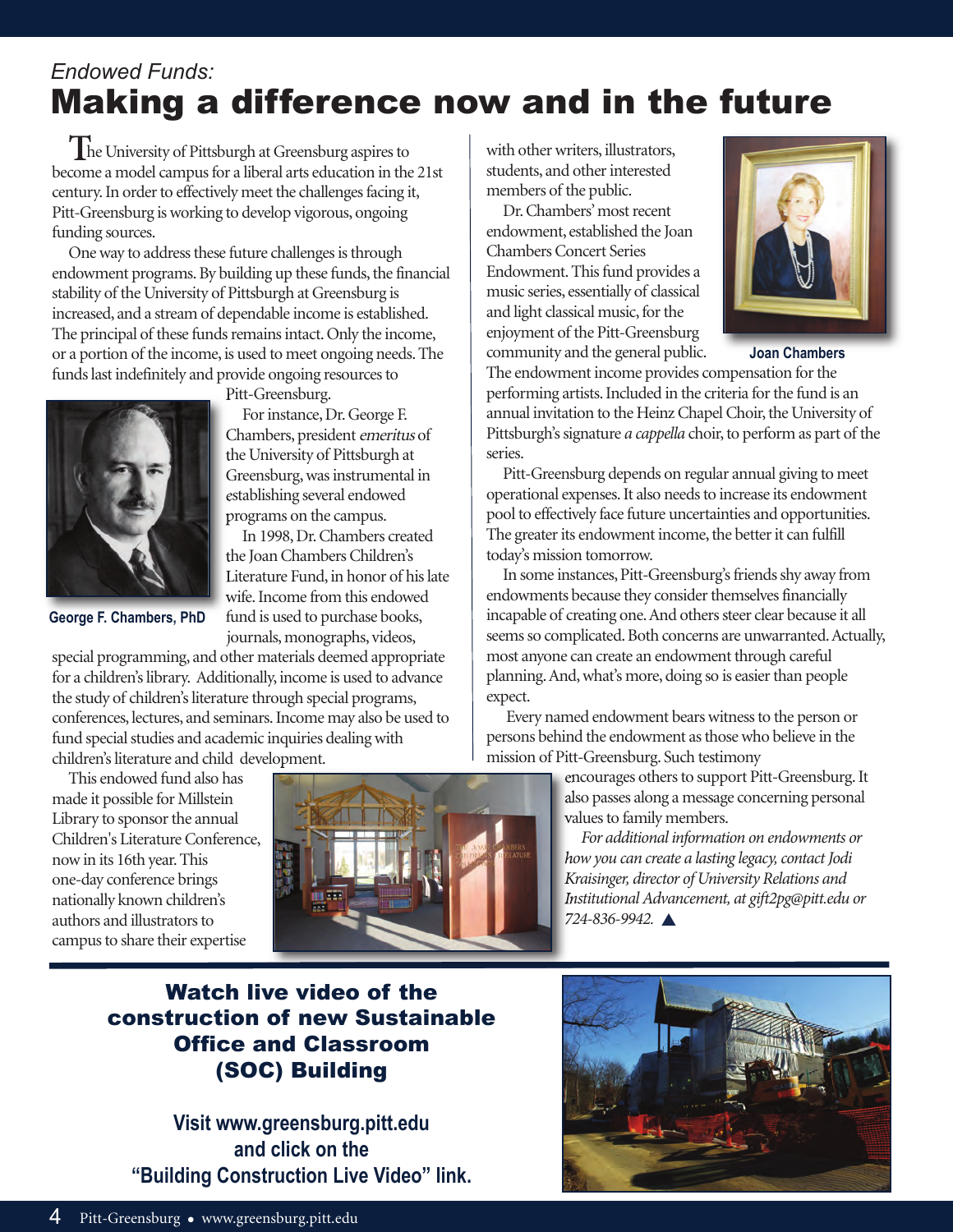# Lillian Beeson retires

**L**illian L. Beeson, PhD, professor of Communication, retired at the close of the 2011 Fall Term. Beeson's career here spanned more than 35 years, nearly three-quarters of the time that the regional campus has been in existence. She began teaching at the regional campus in 1975 as a part-time instructor of Communication. In 1978, she was named an assistant



professor of Communication and received tenure in 1985. In 2003, she was named a full professor of Communication.

"Dr. Beeson helped to create a school where extraordinary teaching is the norm. Her own teaching sets a very high standard for faculty to emulate, both now and in the future," said Sharon P. Smith, PhD, president of the University of Pittsburgh at Greensburg. "She fostered an environment where students are individuals and treated as such."

Beeson is the founding director of Pitt-Greensburg's Humanities Academic Village, a learning community that fosters academic, community, and cultural achievement.

In 2000, Dr. Beeson was the recipient of the Pitt-Greensburg Service Award. She was also the 1997 recipient of the University of Pittsburgh Chancellor's Distinguished Teaching Award and the 1996 recipient of the Pitt-Greensburg Teaching Award.

#### Cobetto Lecture scheduled

**T**his year's Dr. Bernard Cobetto Lecture Series will feature John E. Abraham, PhD, at 7 p.m. on Tuesday, April 3, in the Ferguson Theater (Smith Hall). His talk is entitled "Madmen, Educrats, and Demagogues: Confessions of a Recovering Politician."



The Cobetto Lecture Series focuses on contemporary ethical issues. Established in 2005, it is made possible by the support of Dr. Bernard Cobetto and his wife, Ellen. Dr. Cobetto is a 1945 graduate of the College of Arts and Sciences at the University of Pittsburgh and a 1947 graduate of the University's Schools of Medicine.

For nearly 20 years, Abraham served as chief of the Exposure Investigations and Consultations Branch for the Centers for Disease Control/Agency for Toxic Substances and Disease Registry.In addition to planning, directing, and evaluating the Agency's exposure assessment program, he also oversaw the activities of 40 personnel.

Chairman of the Cobb County (Georgia) School Board, Abraham retired from public service in 2004. He earned his PhD in environmental health from the University of Iowa. He also earned a BA from the University of Denver, an MA from the University of Hartford, an MPH from Tulane University, and an MBA from Georgia State University.



#### **SAVE THESE DATES:** FRIDAY, OCTOBER 12 & SATURDAY, OCTOBER 13

- **Annual Golf Outing** at the Greensburg Country Club
- \* 5K Walk/Run at Pitt-Greensburg

Plus: Fun-filled events for alumni, families, community, faculty, & staff!

WATCH FOR DETAILS AND PLAN TO ATTEND.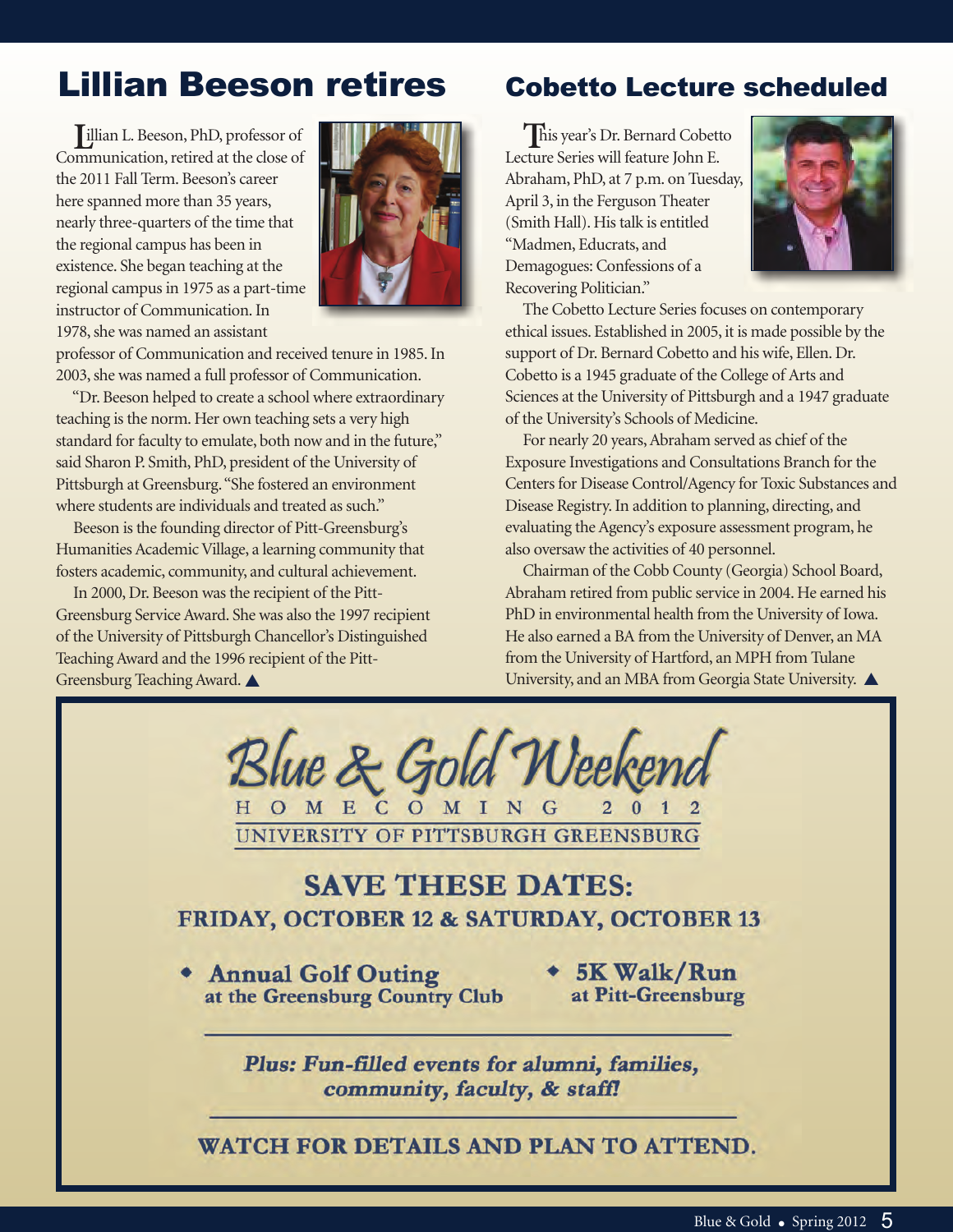# *Pitt-Greensburg Theatre Company Spring Production:* world Premiere of Dog Assassin

The Pitt-Greensburg Theatre Company presents the world premiere of a new post-Progressive Rock musical, Dog Assassin, created by Pitt-Greensburg faculty member Stephen Schrum, PhD, (book and lyrics) and long-time collaborator Jeremy dePrisco (music).

The musical will be performed 7:30 p.m. in Ferguson Theater

(Smith Hall), on Thursday, March 22, Friday, March 23, and Saturday, March 24. A special matinee performance will occur Sunday, March  $25$ , at  $2$  p.m. The production staff will then hold a post-



mortem of the production at 7 p.m. on Monday, March 26, that will include a question-and-answer session with the audience.

The play concerns a grocery bagger who makes extra cash on the side in a noisy suburb filled with loud and annoying canines. But when he meets a young woman, his world turns upside down. Dog Assassin, with a title as surprising as Urinetown! The Musical, features Egyptian mythology, Eastern philosophy, Jungian psychology, spirit guides, crackpot nutrition advice, and the TV show Highlander. According to Schrum, it is a tale of self-discovery, spiritual redemption, and love.

Visual and Performing Arts major Elliot Sheedy will serve as musical director for the production, using this work as his capstone project in Theatre. For the past year, he has been working as a Green Scholar, assisting Schrum in an academic research project. In August, Elliot and Schrum co-presented their work at the Association for Theatre in Higher Education conference, held in Chicago, on a panel entitled "The Past As Prologue to the Digital Age; Memory and Legacy As the Future's Foundation."

Tickets available at the door only: \$12 regular, \$6 students/ seniors. Call 724-836-7483 for more information, or email Schrum at sas114@pitt.edu.

#### **Double or triple your gift to Pitt-Greensburg**



Visit **www.greensburg.pitt.edu,** click on the **"Giving"** tab, and then **"Matching Gifts"** tab to see if your employer is listed.

Or contact **Cletus McConville,** development coordinator, at **724-836-7039** or **pggiving@pitt.edu** to learn how you can financially support Pitt-Greensburg.

#### *Pitt-Greensburg receives grant to bring composer to campus*

**T**he University of Pittsburgh at Greensburg received a MetLife Creative Connections Award from New Music USA

> (formerly the American Music Center and Meet the Composer). The award will be used to defray the costs associated with bringing composer Jeremy dePrisco to the Pitt-Greensburg campus in March 2012 for the world premiere of Dog Assassin.

During dePrisco's visit to campus, he will work with the Pitt-Greensburg Theatre Company to provide a richer experience for both the students and the greater community audience members.

DePrisco also will offer six workshops that are open to both students and the greater community. These workshops take place in Ferguson Theater unless otherwise noted and include:

w **Working as a Singer/Songwriter: A Practical Guide** (March 21 at 4 p.m. in Village Hall): How aspects of the music business have changed.

w **A Performer's Integration of Social Media** (March 23 at 1 p.m.): Using a website, Facebook, SoundCloud, etc. as your public face.

w **Sound Design vs. Composition: It's Not Just Scribbling Notes in a Lonely Writer's Garret** (March 23 at 2 p.m.): Explore the evocative aural experience through electronic design, acoustic design, and broadening the listening palette.

w **Audio Production Toward Creating a CD Release: Info Gleaned from the Recording of Six Solo Albums**(March 21 at 1 p.m. and 2 p.m.): DePrisco will talk about the pros and cons of creating a physical CD and his experience with the medium.

w W**orking in Collaboration with Other Musicians and eatre Artists: You Don't Have to be in the Same Room Anymore** (March 22 at 10 a.m. and 1 p.m.): Learn how working methods, communication styles, and personalities can contribute to collaboration.

w DePrisco will also touch on **Touring: How to Plan, What to Expect** during these various workshops.

With more than 15 years of work in music and production experience, dePrisco writes and produces music and designs sound for album projects, theatre, and digital media throughout northeast and central Pennsylvania. DePrisco has produced seven solo albums and has done either composition or sound design for 23 theatre productions–many in collaboration with Schrum and James H. Slusser (Bloomsburg University).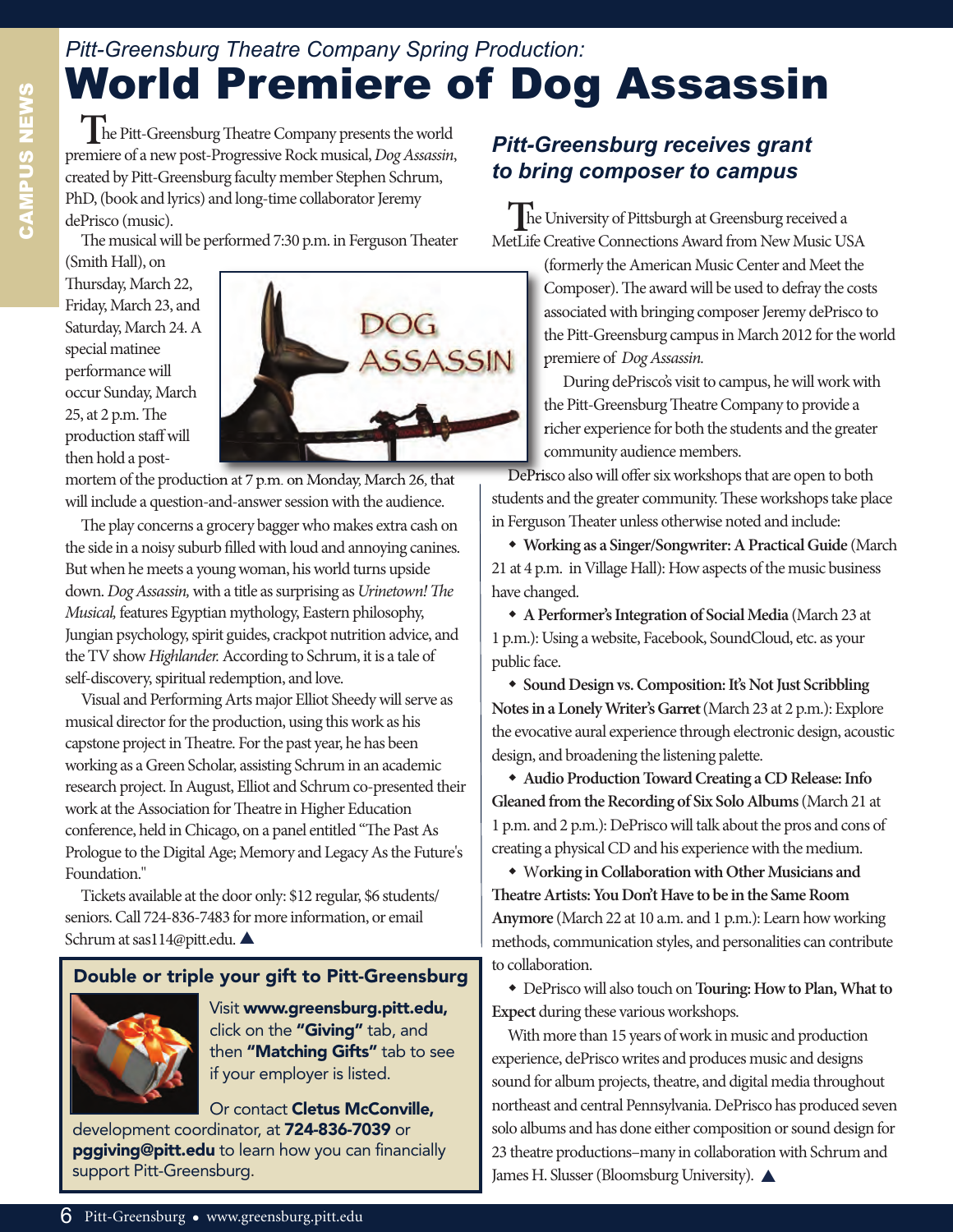# CAMPUs NEws **CAMPUS NEWS**

#### *Joan Chambers Concert Series:* Heinz Chapel Choir to perform in April



**T**he University of Pittsburgh at Greensburg will host the Heinz Chapel Choir on Saturday, April 21, at 7:30 p.m. in the Ferguson Theater (Smith Hall) as part of the Joan Chambers Concert Series. This event is free and open to the public.

The Heinz Chapel Choir is the auditioned a cappella choir from the University of Pittsburgh whose eclectic repertoire ranges from motets to jazz. They perform numerous concerts in the breathtaking Heinz Memorial Chapel, including Fall, Christmas, and Spring concerts, as well as many concerts in various local churches. John Goldsmith, director, is an alumnus of Chanticleer.

The Joan Chambers Concert Series is named in honor of Joan Chambers, late wife of President Emeritus George F. Chambers. She was an ardent supporter and representative of Pitt-Greensburg for many years in the community. While her interests were wide spread, she especially enjoyed participating in book-discussion groups, attending cultural events, and hosting themed luncheons at her home. The Children's Literature Collection in Millstein Library, another of her passions, was developed and named in her honor.  $\triangle$ 

#### **Campana Chapel available for weddings**



If you, or a family member, are planning a wedding, why not consider getting married in the new Mary Lou Campana Chapel and Lecture Center located on campus.

Built in memory of Mary Lou Campana, this beautiful facility is only available to those people who have a direct

affiliation (immediate family members, which include parents, grandparents, children, grandchildren, brothers, and sisters) with the University. We are now accepting reservations for ceremonies. To see photos and additional information, visit our web site at www.greensburg.pitt.edu/campana-chapel. Contact the Alumni Coorodinator at 724-836-7496 or upgalum@pitt.edu.

# spring Events

*continued from page 8*

**Events are free and open to the public unless indicated.**

#### April 3

The featured speaker this year's Dr. Bernard Cobetto **Lecture Series on Contemporary Ethical Issues**is **John Abraham, PhD.**Entitled "Madmen, Educrats, and Demagogues: Confessions of a Recovering Politician," his presentation will begin at 7 p.m. in the Ferguson Theater (Smith Hall).

#### April 13

**The Pitt-Greensburg Chorale and Chamber Singers** present their spring concert featuring Die Sieben Worte by Heinrich Schütz at 7:30 p.m. in the Mary Lou Campana Chapel and Lecture Center.

#### April 14

e **Center for Professional Growth at Pitt-Greensburg**, in collaboration with the University of Pittsburgh School of Nursing, presents **"Diabetic Management with Oral Agents"** as part of the 2011-2012 Pharmacology Update Series. Presented by teleconference, the session runs from 8:30 a.m. to 11:30 a.m. in Millstein Library (Room 250) and nurses earn three CNE contact hours. Registration is \$60 per session and may be done online at www.greensburg.pitt.edu/about/cpg.

#### April 21

The **Joan Chambers Concert Series** presents the **Heinz Chapel Choir at 7:30 p.m. in Ferguson Theater. This event is** free and open to the public.

#### April 28

**Pitt-Greensburg Commencement**will be held at 11 a.m. on Ridilla Field (weather permitting). Additional details are available at www.greensburg.pitt.edu/graduation.

#### May 5

e **Center for Professional Growth at Pitt-Greensburg,**in collaboration with the University of Pittsburgh School of Nursing, presents **"Osteoporosis"** as part of the 2011-2012 Pharmacology Update Series. Presented by teleconference, the session runs from 8:30 a.m. to 11:30 a.m. in Millstein Library (Room 250) and nurses earn three CNE contact hours. Registration is \$60 per session and may be done online at www.greensburg.pitt.edu/about/cpg.

Check the Event section of **www.greensburg.pitt.edu** for more events. A complete schedule of athletic events is available at**www.greensburg.pitt.edu/athletics.**



Pitt-Greensburg



**Go to http://www.youtube.com/pittgreensburgvideos, and check out what's happening on the Pitt-Greensburg YouTube Channel, too!** 

**Get the most current information about what's happening at Pitt-Greensburg. From your Facebook account, "Like" the Official Pitt-Greensburg Page (http://www.Facebook.com/pittgreensburgofficialpage)**

**and the Official Pitt-Greensburg Alumni Page (http://www.facebook.com/PittGreensburgAlumni).**